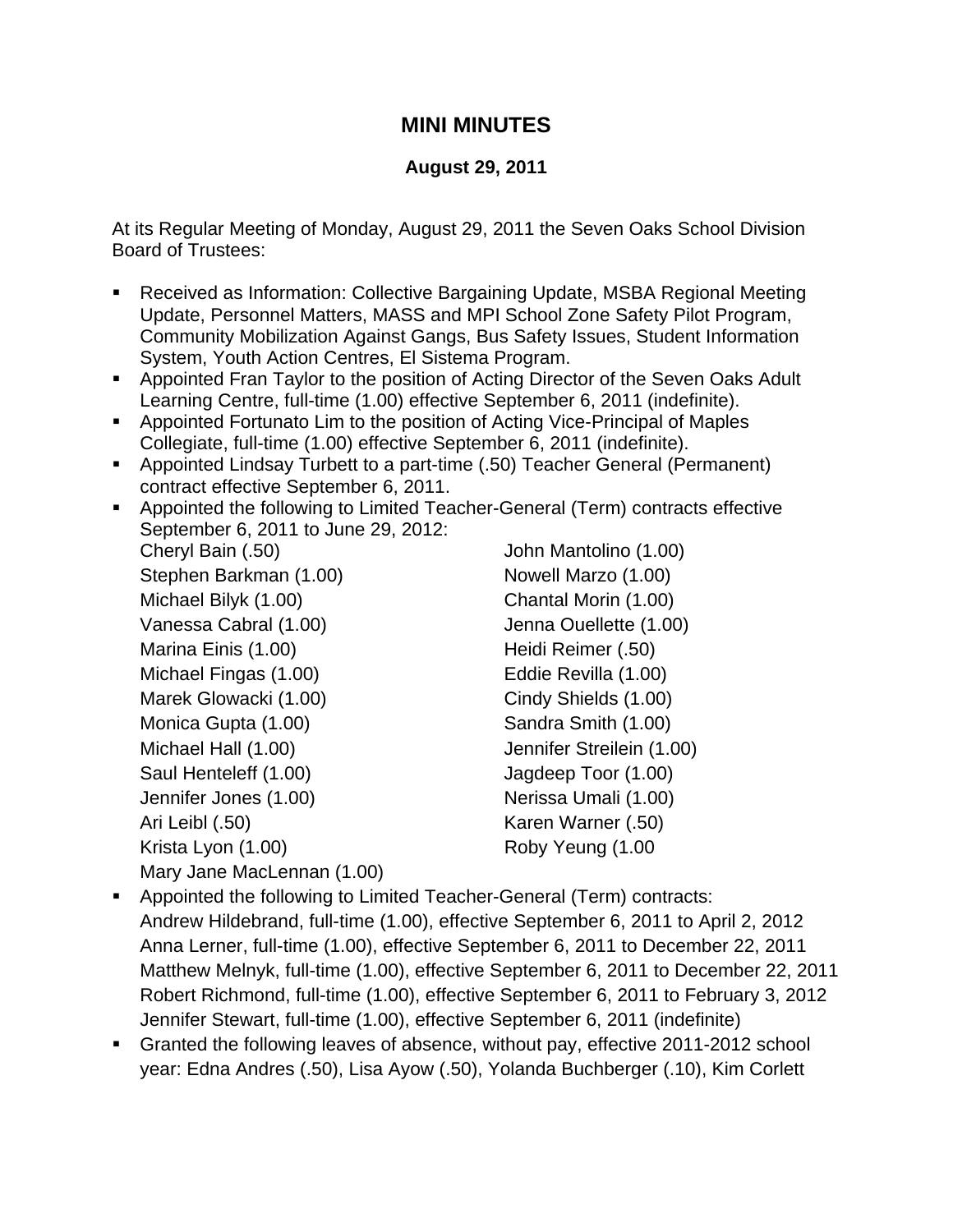(1.00), Sheryl Peltz (.50), Rosanne Sarkany (.50), Kelly Hunter (1.00), Jodi-Lee Stuart (1.00), Cole Summers (.50).

- Granted Raylin Kirsch a full-time (1.00) leave of absence, without pay, effective January 9, 2012 to September 3, 2012.
- Received notice of intent to retire from Martyn Doran, teacher, effective June 30, 2011; Maxine Swick, teacher, effective March 12, 2012; Geri Mandziuk, paraprofessional, effective September 6, 2011; Francoise Cameron, library technician, effective August 31, 2011.
- Appointed Kenneth Allison to the position of building manager, full-time (1.00), effective August 29, 2011.
- Appointed Shelly Smith and Barbara Wray to the positions of part-time (.50) school secretary effective August 29, 2011.
- Appointed the following to the positions of full-time (1.00) student parent support workers: Corey Coker, effective July 13, 2011; Kadija Ibrahim, effective August 16, 2011; Erin Visch-Krahn, effective July 13, 2011.
- Received notice of intent to resign from Julia Florek, student parent support worker, effective July 30, 2011 and Kevin Harms, technology assistant, effective August 26, 2011.
- Appointed the following to the position of part-time bus drivers (4 hours per day): Clint Grzebeniak, effective June 24, 2011 and Roland Hoppenheit, effective June 16, 2011.
- **Appointed Hasan Dzinic to the position of full-time (1.00) carpentry/masonry** journeyman tradesperson effective August 29, 2011.
- Appointed Edmond Dadak to the position of full-time (8 hours per day) custodian effective July 11, 2011.
- Appointed Dayna Pingatore to the position of full-time (1.00) paraprofessional effective March 30, 2011.
- Rescinded the following Superintendents' Personnel Report Motion #11-109 Dayna Pingatore, appointment to a full-time (1.00) paraprofessional position effective September 6, 2011.
- **Approved that By-Law No. 3-2011 for the borrowing of monies for current operating** purposes be given first reading.
- Approved that the Board suspend its regular order of business in order to give second and third reading to By-Law No. 3-2011 for the borrowing of monies for current operating purposes.
- Approved that By-Law No. 3-2011 for the borrowing of monies for current operating purposes be given second reading.
- Approved that By-Law No. 3-2011 for the borrowing of monies for current operating purposes be given third and final reading, be signed and sealed.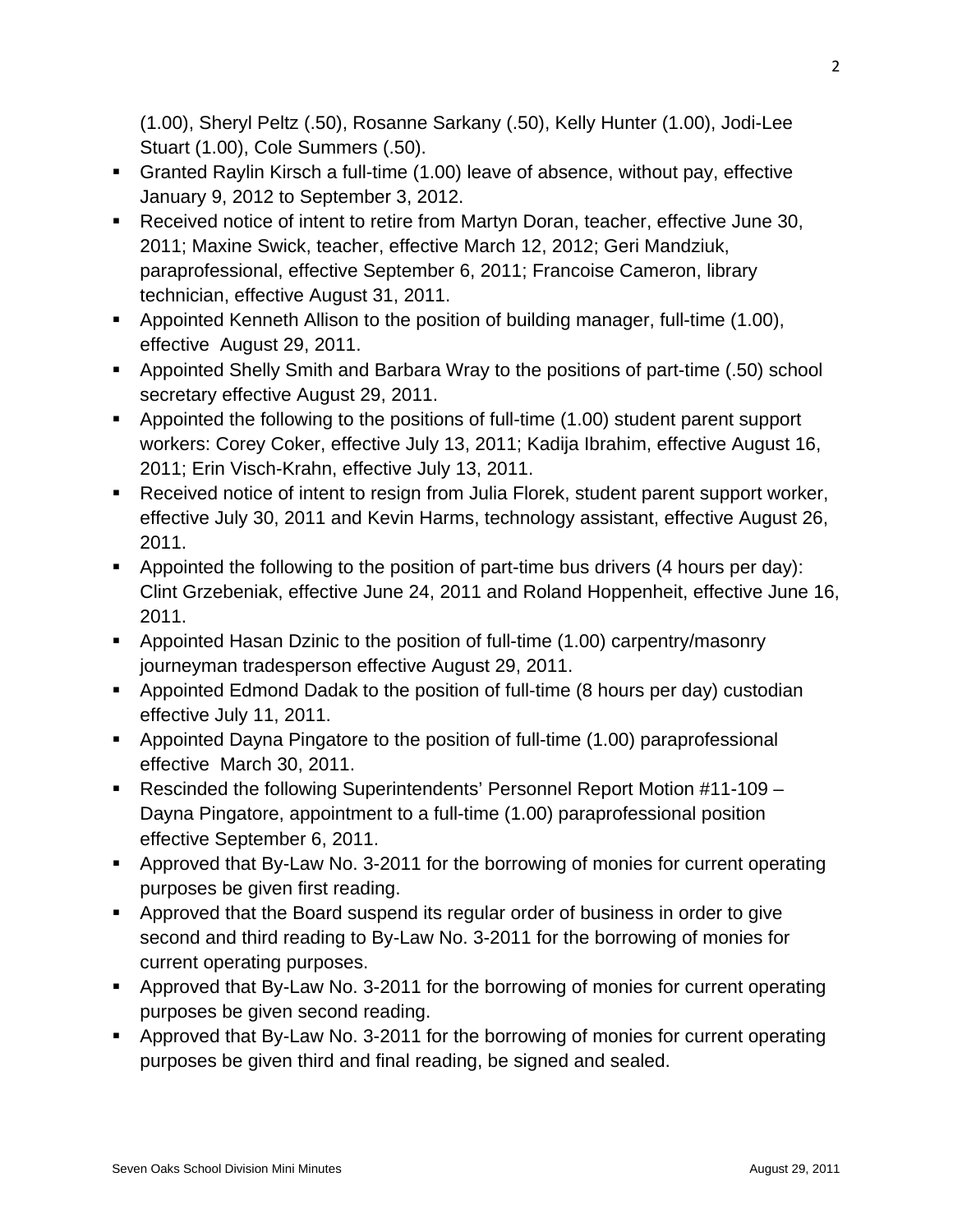- Approved that By-Law No. 4-2011 for the purpose of borrowing the sum of \$2,364,700.00 for ten (10) Portable Classrooms: Five (5) at École Leila North Community School (\$1,182,400), Two (2) at École Riverbend Community School (\$472,900.00), and Three (3) at James Nisbet Community School (\$709,400.00) be given first reading.
- Approved that the Seven Oaks School Division participate in a partnership with Egale Canada, other school divisions and the Manitoba Human Rights Museum to host the 2015 National GSA Summit.
- Approved that the Board consider making a pledge or one-time donation to support the Seven Oaks General Hospital Foundation Inc.'s Innovation in Healthcare fundraising initiative.
- **Received the request to hold religious exercises at West St. Paul School.**
- Approved for payment:
	- $\circ$  Cheques #2113645-#2114057, US\$ cheques #211162-#211177, direct deposits #211005768-#211006562 and pre-authorized debits #201030-#201031 in the amount of \$4,091,100.52.
	- o Cheques #2120000-#2120159, US\$ cheques #212000-#212004, direct deposits #2120000-#2120274 and pre-authorized debits #201032-#201035 in the amount of \$2,337,530.12.
	- o Invoice No. 1123-01 for the Maples Collegiate Roof Replacement project in the amount of \$4,172.97 be paid to Affinity Firestop Consultants.
	- o Invoice No. 7920 for the Constable Edward Finney School Roof project in the amount of \$173.25 be paid to Agassiz Consulting Group Inc.
	- o Invoice No. 8083 for the Constable Edward Finney School Roof project in the amount of \$346.50 be paid to Agassiz Consulting Group Inc.
	- o Invoice No. B5760485089SOM2 for the ÉSOMS Ventilation Upgrade Phase II project in the amount of \$2,100.00 be paid to Appin Associates.
	- o Certificate of Payment No. 1 for the ÉSOMS Ventilation Upgrade Phase II in the amount of \$21,341.60 be paid to East Side Ventilation.
	- o 7-1/2% Statutory Holdback on Certificate of Payment No. 1 for the ÉSOMS Ventilation Upgrade Phase II in the amount of \$1,545.00 be paid to the SOSD/East Side Ventilation-ÉSOMS Ventilation II account.
	- o Certificate of Payment No. 2 for the ÉSOMS Ventilation Upgrade Phase II in the amount of \$139,849.63 be paid to East Side Ventilation.
	- o 7-1/2% Statutory Holdback on Certificate of Payment No. 2 for the ÉSOMS Ventilation Upgrade Phase II in the amount of \$10,137.38 be paid to East Side Ventilation.
	- o Certificate of Payment No. 1 for the Multiple Portable Relocation project in the amount of \$28,950.43 be paid to Falcon Creek Industries Inc.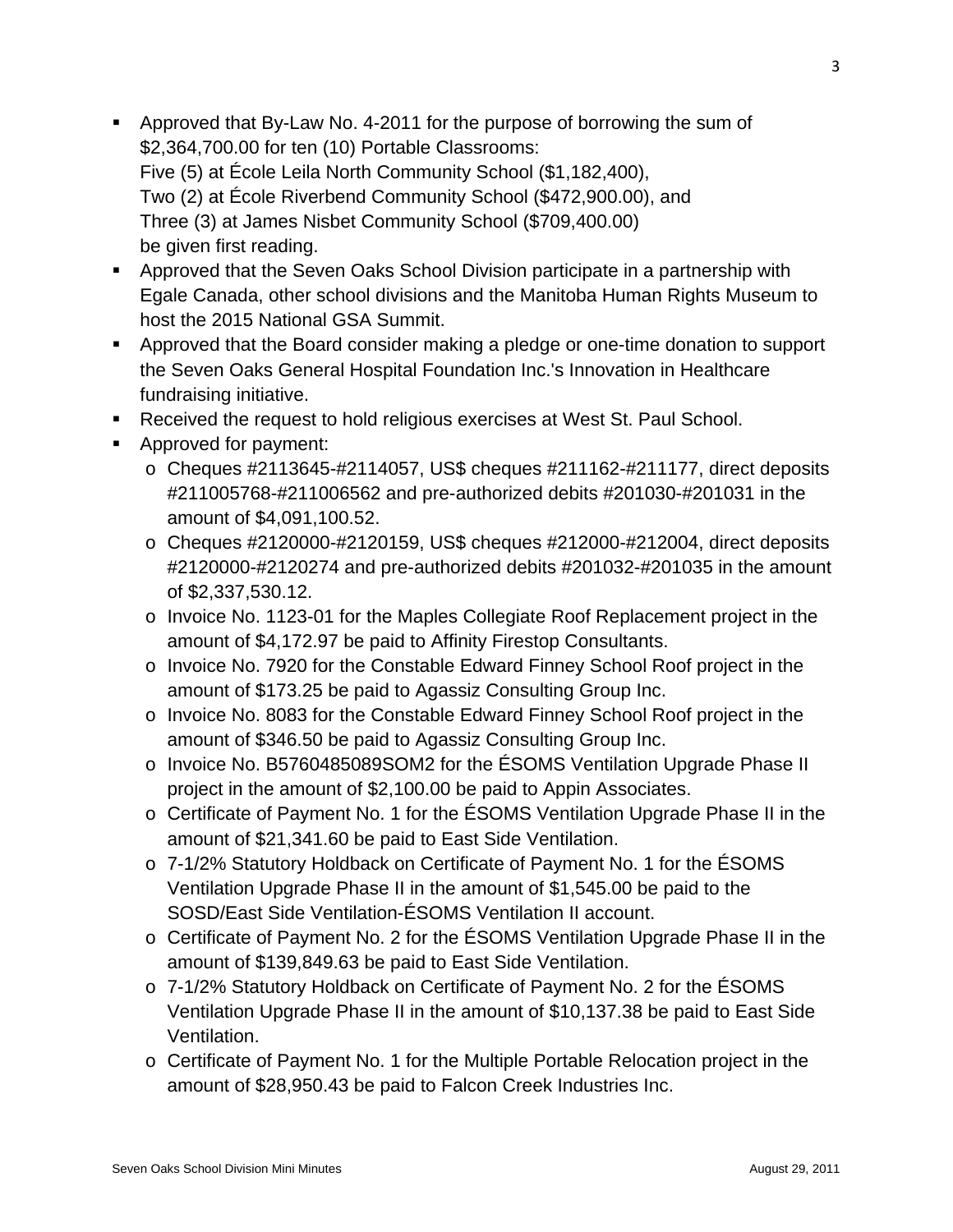- o 7-1/2% Statutory Holdback on Certificate of Payment No. 1 for the Multiple Portable Relocation project in the amount of \$2,235.56 be paid to the SOSD/Falcon Creek 439 Multi-Portable account.
- o Certificate of Payment No. 1 for the West St. Paul Elevator project in the amount of \$190,974.22 be paid to Gardon Construction Ltd.
- o 7-1/2% Statutory Holdback on Certificate of Payment No. 1 for the West St. Paul Elevator project in the amount of \$14,747.04 be paid to the SOSD/Gardon 438 West St. Paul Elevator account.
- o Certificate of Payment No. 1 for the West St. Paul Grooming Room project in the amount of \$87,781.86 be paid to J & J Penner Construction Ltd.
- o 7-1/2% Statutory Holdback on Certificate of Payment No. 1 for the West St. Paul Grooming Room project in the amount of \$6,778.52 be paid to the SOSD/J & J Penner 432 West St. Paul Grooming Room account.
- o Invoice No. 656-11 for the Swinford Park Soccer Field-Swinford Way project in the amount of \$730.07 be paid to Lombard North Group.
- o Invoice No. 661/11 for the Swinford Park Soccer Field-Swinford Way project in the amount of \$655.17 be paid to Lombard North Group.
- o Invoice No. 685-11 for the Maples Collegiate Athletic Track & Field project in the amount of \$1,497.48 be paid to Lombard North Group.
- o Invoice No. 31852 for the Maples Collegiate Roof Drainage project in the amount of \$5,460.00 be paid to MCW/AGE Consulting.
- o Invoice No. 32707 for the Maples Collegiate Roof Drainage project in the amount of \$2,835.00 be paid to MCW/AGE Consulting.
- o Invoice No. 32708 for the Maples Collegiate Roof Drainage project in the amount of \$1,092.00 be paid to MCW/AGE Consulting.
- o Invoice No. 32939 for the Maples Collegiate Roof Drainage project in the amount of \$2,730.00 be paid to MCW/AGE Consulting.
- o Release of Holdback Interest on the GCCI East Steam Heating project in the amount of \$501.19 be paid to National Refrigeration & Heating.
- o Certificate of Payment No. 1 for the Constable Edward Finney School Roof in the amount of \$35,936.25 be paid to Norwin Roofing Ltd.
- o 7-1/2% Statutory Holdback on Certificate of Payment No. 1 for the Constable Edward Finney School Roof in the amount of \$2,775.00 be paid to the SOSD/Norwin Roofing 437 Finney Roof account.
- o Invoice No. 9439 for the West St. Paul Elevator project in the amount of \$11,914.77 be paid to Number Ten Architectural Group.
- o Invoice No. 9454 for the GCCI West Grooming Room & Elevator project in the amount of \$1,265.67 be paid to Number Ten Architectural Group.
- o Invoice No. 9505 for the West St. Paul Grooming Room project in the amount of \$5,184.78 be paid to Number Ten Architectural Group.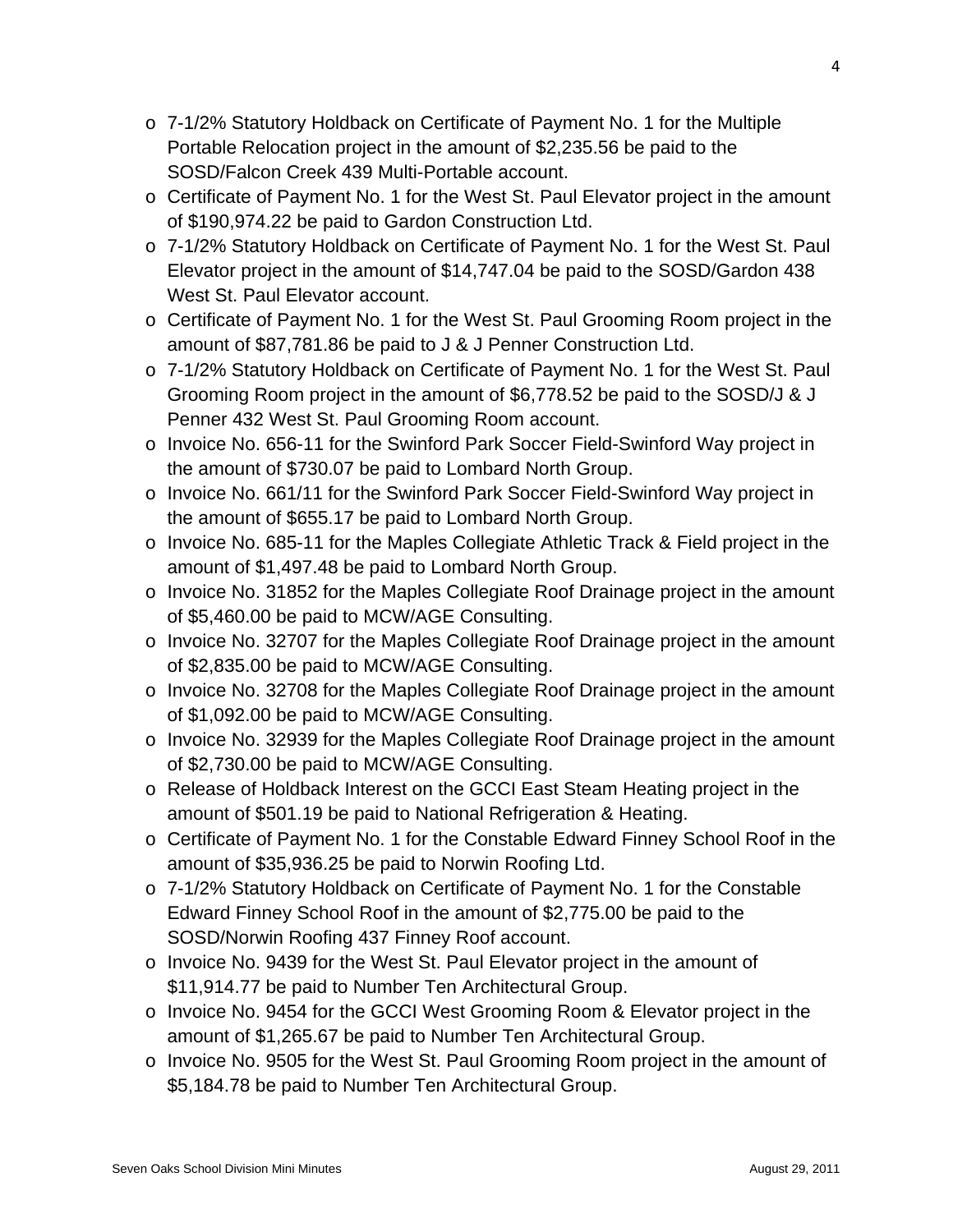- o Invoice No. 9517 for the West St. Paul Elevator project in the amount of \$12,963.73 be paid to Number Ten Architectural Group.
- o Certificate of Payment No. 7 for the GCCI West Grooming Room & Elevator project in the amount of \$40,223.06 be paid to Park West Projects Ltd.
- o Holdback Payment Certificate HB-1 for the GCCI West Grooming Room & Elevator project in the amount of \$48,655.81 be paid to Park West Projects Ltd.
- o Certificate of Payment No. 8 for the Garden City Collegiate West HVAC project in the amount of \$72,059.13 be paid to Randall Plumbing & Heating Ltd.
- o 7-1/2% Statutory Holdback on Certificate of Payment No. 8 for the Garden City Collegiate West HVAC project in the amount of \$5,216.64 be paid to the SOSD/Randall Plumbing 433 GCCIW HVAC account.
- o Certificate of Payment No. 9 for the Garden City Collegiate West HVAC project in the amount of \$4,713.80 be paid to Randall Plumbing & Heating Ltd.
- o 7-1/2% Statutory Holdback on Certificate of Payment No. 9 for the Garden City Collegiate West HVAC project in the amount of \$341.25 be paid to the SOSD/Randall Plumbing 433 GCCIW HVAC account.
- o 7-1/2% Statutory Holdback in the amount of \$164,033.89 plus accrued interest in relation to the Garden City Collegiate West Steam Heating & Unit Ventilator Replacement be paid to Randall Plumbing & Heating Limited, subject to the approval of the Board's solicitor.
- o Invoice No. 116223 for the Maples Collegiate Track & Athletic Field project in the amount of \$92,903.52 be paid to Shelmerdine Ltd.
- **Received conference reports from:** 
	- o Deborah Alby, Clinician, Educational & Clinical Support Services: National Association of School Psychologists 2011 Annual Convention, February 22 to 25, 2011 - San Francisco, California.
	- o Karen Vaarmeyer, Teacher, Garden City Collegiate: National Council of Teachers of Mathematics Regional Conference and Exposition, October 28 to 29, 2010 - New Orleans, Louisiana.
	- o Shannon Tatchell, Teacher, Garden City Collegiate: National Council of Teachers of Mathematics Regional Conference and Exposition, October 28 to 29, 2010 - New Orleans, Louisiana.
	- o Stacey Kwiatkoswki, Teacher, Garden City Collegiate: National Council of Teachers of Mathematics Regional Conference and Exposition, October 28 to 29, 2010 - New Orleans, Louisiana.
	- o Gizele Neduzak, Teacher, Margaret Park School: The Wonder of Learning 100 Languages of Children Traveling Exhibit, September 30 to October 3, 2010 - Chicago, Illinois.
	- o Susan Quinn, Teacher, Forest Park School: International Reading Association Conference, May 8 to 11, 2011 - Orlando, Florida.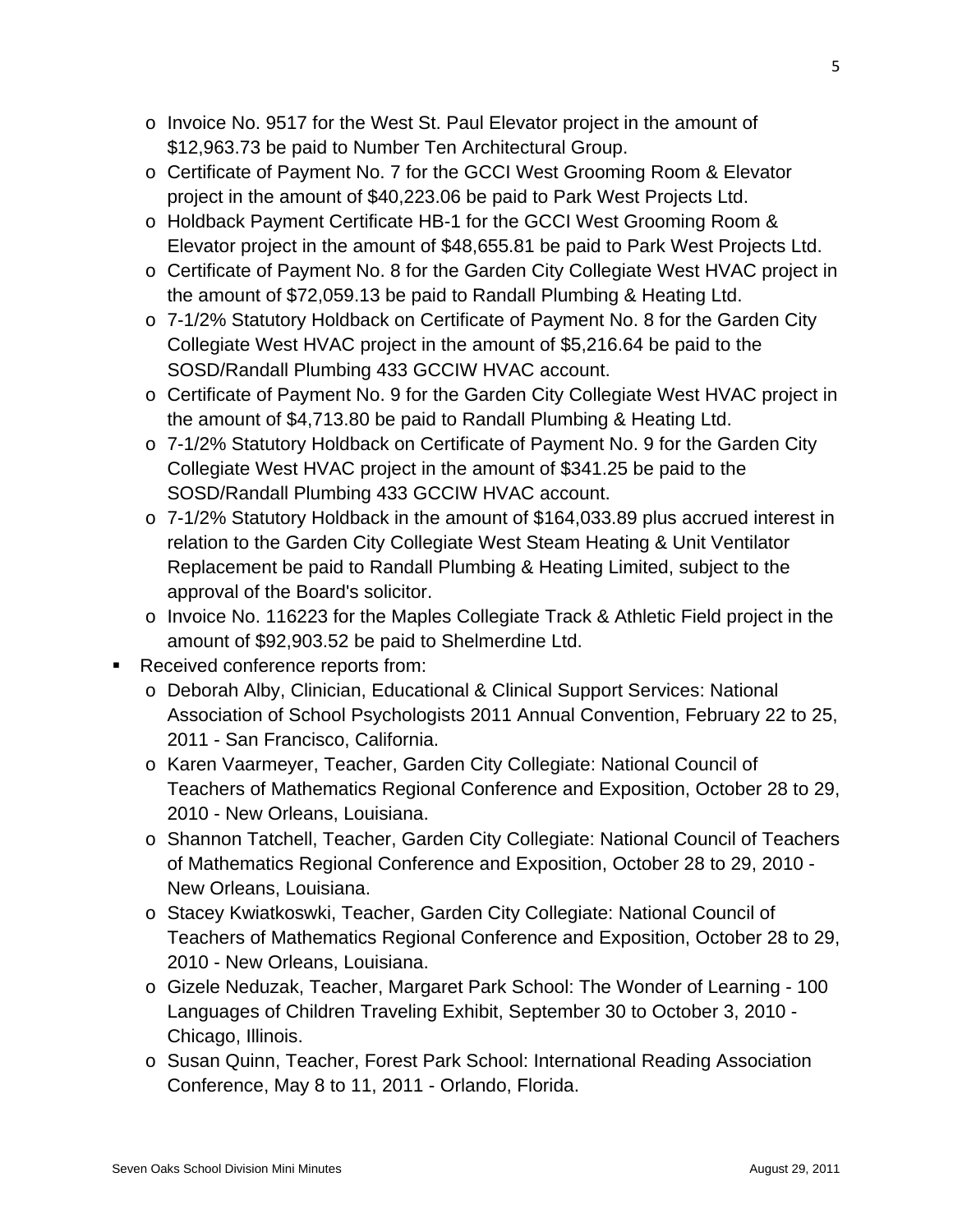- **Correspondence received from:** 
	- o Brian P. O'Leary, Superintendent, Seven Oaks School Division: Letter to Dr. Gerald Farthing regarding Programming for New School in Amber Trails.
	- o Dena Arnold & Guy Desmarias, Teachers, Garden City Collegiate: Intent to organize a French Immersion trip to Europe during Spring Break 2013.
	- o Jean Oliver, Chair, Board of Trustees, Lord Selkirk School Division: Requesting the Honourable Nancy Allan to provincially support the purchase of a modern student information system for school divisions in the province.
	- o MTS Disability Benefits Plan: Premium rates for 2011-2012.
	- o Barbara Haddow, President, Manitoba Association of Resource Teachers: Informing the Division of the roles of Marianna Kiva, PD Chairperson and Fay Pahl, AOLFM Liaison.
	- o Gary Draper, Chairman of the Board, Fort La Bosse School Division: Vehicular traffic that fails to stop for school buses and the Manitoba Judicial System.
	- o Community Mobilization Against Gangs Conference: September 7 & 8, 2011 Delta Winnipeg.
	- o Cliff Meder, Director of Operations: Letter to Paul Birston, PSFB regarding tenders for the West St. Paul School Elevator and Lift.
	- o Jim Rondeau, Minister of Healthy Living, Youth and Senior: Thank you to West Kildonan Collegiate in its continued support of the S.W.A.T. program in Manitoba.
	- o Free Press Article: Top musicians give free music lessons: Winnipeg Free Press, Thursday, July 7, 2011: El Sistema pilot project at Elwick School, joint effort between the Seven Oaks School Division and the Winnipeg Symphony Orchestra.
	- o Carolyn Duhamel, Executive Director, MSBA: PISA Information and Members' Session - September 30.
	- o Nancy Allan, Minister of Education: École Riverbend Community School's request to adopt the Balanced School Day.
	- o Robert Rivard, President, MSBA: Association Strategic Priorities for the threeyear period 2011-2014.
	- o Literacy Partners of Manitoba: June 2011 E-News.
	- o Jean Oliver, Chair of the Board, Lord Selkirk School Division: Support of the recent correspondence from the Fort La Bosse School Division regarding vehicular traffic that fails to stop for school buses.
	- o Manitoba High Schools Athletic Association: Increase zone fees by \$1.00 per registered Grade 9 to 12 student in every MHSAA member school for the 2012- 2013 school year.
	- o Carolyn Duhamel, Executive Director, MSBA: New Publication School Boards Matter to Everyone.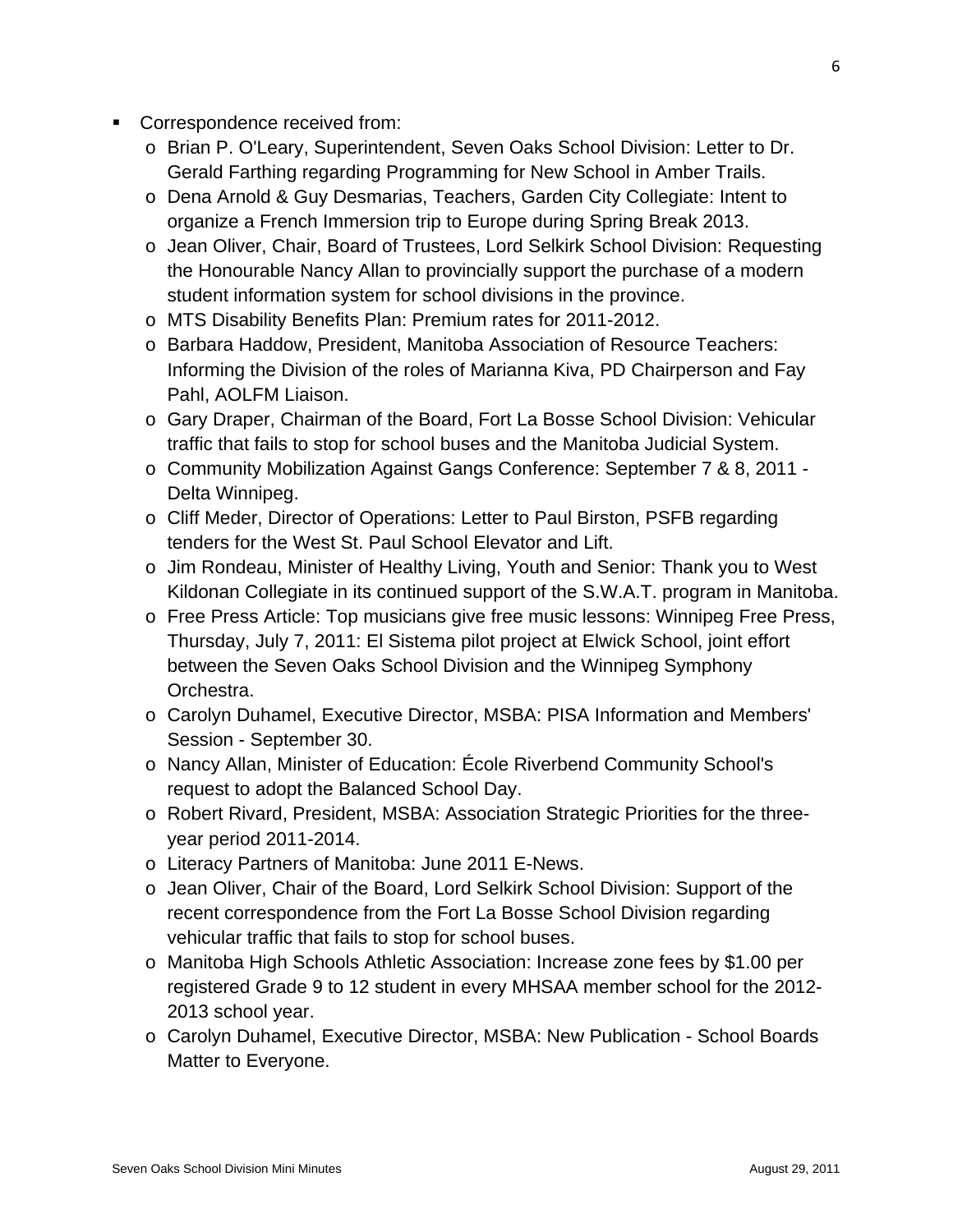- o Manitoba News Release: June 14, 2011 Province Announces New Gym Projects Under \$50-Million, Five-Year Active Schools Fund.
- o Manitoba News Release: June 29, 2011 Minister Announces First Schools to Benefit from \$25-Million Science-Lab Fund.
- o Dino Altieri, Acting Director, Aboriginal Education Directorate: Building Student Success with Aboriginal Parents (BSSAP) Fund - year-end reporting process for 2010-11 BSSAP projects and funding allocations for 2011-12.
- o Kelly Henderson, CGA Manager Finance and Administration, Manitoba School Boards Association: MUST Fund Fee Assessments effective July 1, 2011 and final individual board assessment schedule based on September 2010 actual FTEs as provided by Manitoba Education.
- o Carolyn Duhamel, Executive Director, Manitoba School Boards Association: Manitoba School Boards Association Fees - July 2011 to June 2012.
- o Labour Relations, Manitoba School Boards Association: Salary Bulletin No. 13- 2011 Brandon School Division and CUPE Local 737 (Custodial, Maintenance, Transportation, Secretarial/Clerical, Library and Educational Assistants) Ratified Agreement.
- o Labour Relations, Manitoba School Boards Association: Collective Bargaining Update, June 24, 2011.
- o Dave Tate, CFO, The Manitoba Teachers' Society: Memo regarding 2011-2012 MTS Membership Fee and daily MTS fee for substitutes.
- o Barb Warrack, Production Chair, Arts in the Park/Plein d'arts au parc 2011: Thank you to the Board and Superintendents for their support of this divisional biannual arts festival.
- o WCB Client Profile Summary Report: WCB Client Profile Summary Report to June 30, 2011.
- o South St. Andrews Secondary Plan: A Secondary Plan is being developed to guide future growth and development in the South St. Andrews area. A Community Workshop will be scheduled for the Fall of 2011. Information will be posted on the R.M. of St. Andrews website: [www.rmofstandrews.com](http://www.rmofstandrews.com/) .
- o Ken McKim, Project Management Coordinator, Planning, Property & Development Dept., City of Winnipeg: Link to the bid package and construction drawings for the Old Kildonan Sports Courts projects (at Elwick Community School, Garden City Collegiate and Maples Collegiate): [http://www.winnipeg.ca/MatMgt/FolderContents.asp?FOLDER\\_NAME=393-](http://www.winnipeg.ca/MatMgt/FolderContents.asp?FOLDER_NAME=393-2011&YEAR=2011) [2011&YEAR=2011](http://www.winnipeg.ca/MatMgt/FolderContents.asp?FOLDER_NAME=393-2011&YEAR=2011) .
- o Ron Lemieux, Minister of Local Government: Announcing new Provincial Planning regulation, which came into effect on June 20, 2011 and replaces the Provincial Land Use Policies regulation 184/94.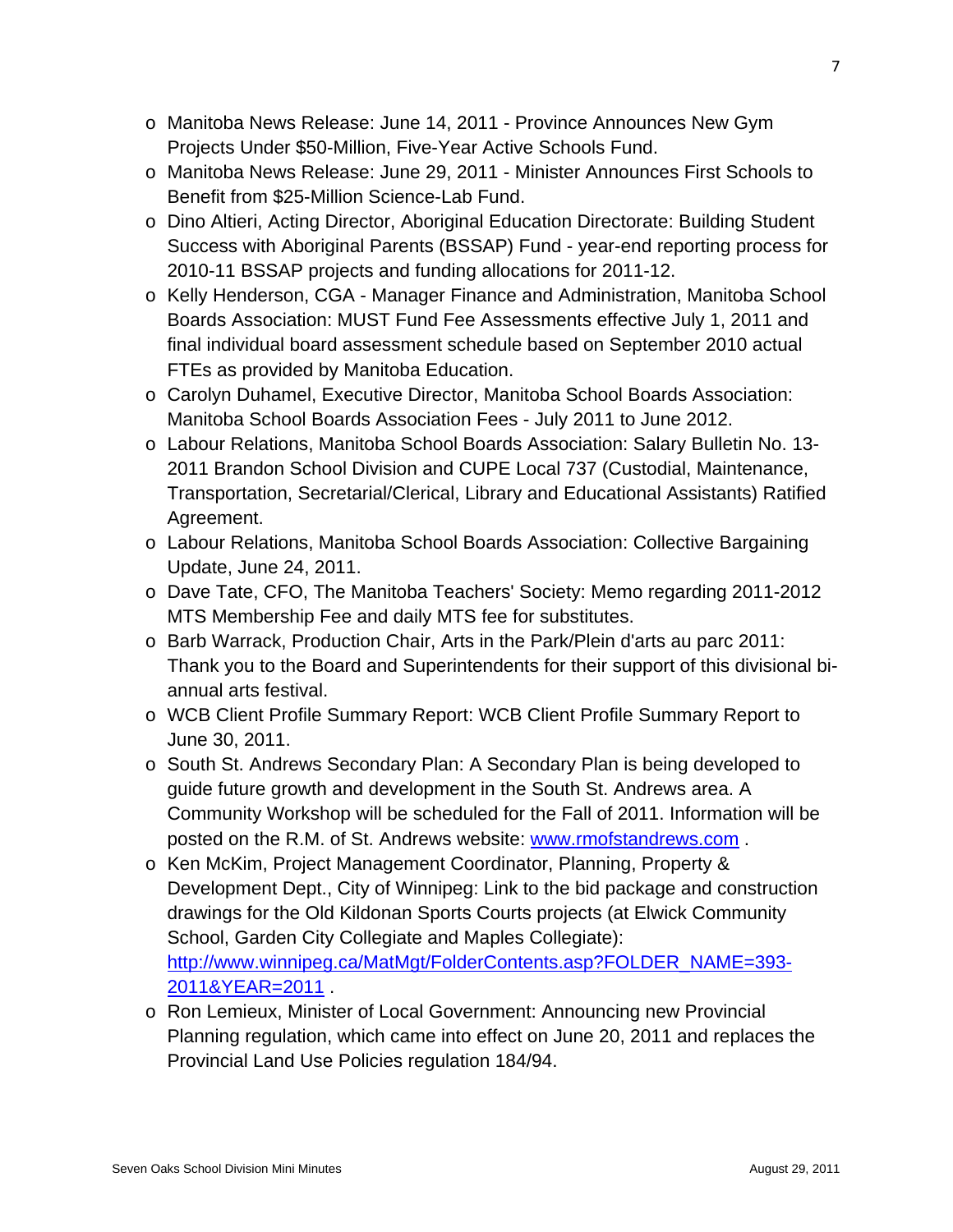- o Rick Dedi, Executive Director, Public Schools Finance Board: West St. Paul School - Stair Crawler Portion of Elevator, Lift and Grooming Room.
- o Rick Dedi, Executive Director, Public Schools Finance Board: West St. Paul School - Elevator, Lift and Grooming Room.
- o R. John Weselake, Deputy Executive Director, Public Schools Finance Board Maples Collegiate Institute - Roof Replacement Phase 1.
- o Rick Dedi, Executive Director, Public Schools Finance Board: Victory School Stand-alone Childcare, The Public Schools Finance Board and Seven Oaks School Division Invoice May 31, 2011.
- o Rick Dedi, Executive Director, Public Schools Finance Board: Victory School Stand-alone Childcare - Enermodel recommended to provide Best Practice Commissioning.
- o Rick Dedi, Executive Director, Public Schools Finance Board: Proposed Amber Trails School - Consultant Selection - Prairie Architects Inc.
- o Grant Wichenko, P.Eng., Appin Associates: Seven Oaks Middle School Ventilation System Upgrade - Phase II - Change Orders #1, #3 and #4.
- o Lombard North Group (1984) Ltd.: Change Order #1 Swinford Park Athletic Field Development: Shelmerdine Contract.
- o Lombard North Group (1984) Ltd.: Change Order #3 Maples Collegiate: Shelmerdine Landscaping Contract.
- o Lynne Mavins, Schools Finance Branch: Notice regarding non-vested accumulated sick leave. Following discussions between Provincial Comptroller's Office and Office of the Auditor General, Provincial Summary Financial Statements now required to recognize a liability (if material) beginning with March 31, 2012 statements.
- o Winnipeg Symphony Orchestra: Memorandum of Understanding between the Seven Oaks School Division and Winnipeg Symphony Orchestra Inc. for the period of September 1, 2011 to June 29, 2012 (to develop El Sistema-inspired children's orchestra program in Winnipeg).
- o Carolyn Duhamel, Executive Director, MSBA: October 4 Provincial Elections.
- o Coalition on Physical Punishment of Children and Youth: Updates on Canadian and international developments.
- o Nancy Allan, Minister of Education: French Second Language Revitalization Program 2011-2012.
- o Long Service/Retirement Dinner Thank You Cards Received From: Doris Koroscil, Teacher, O.V. Jewitt; Dianne Edwards, Community Coordinator, Victory; Cathy Ratuski, Teacher, Riverbend; Sharon Corr, Teacher, James Nisbet; Heather Chennells, Paraprofessional, Governor Semple; Marli Lerner, School Secretary, Maples Collegiate; Janet Schindell, Teacher, Garden City